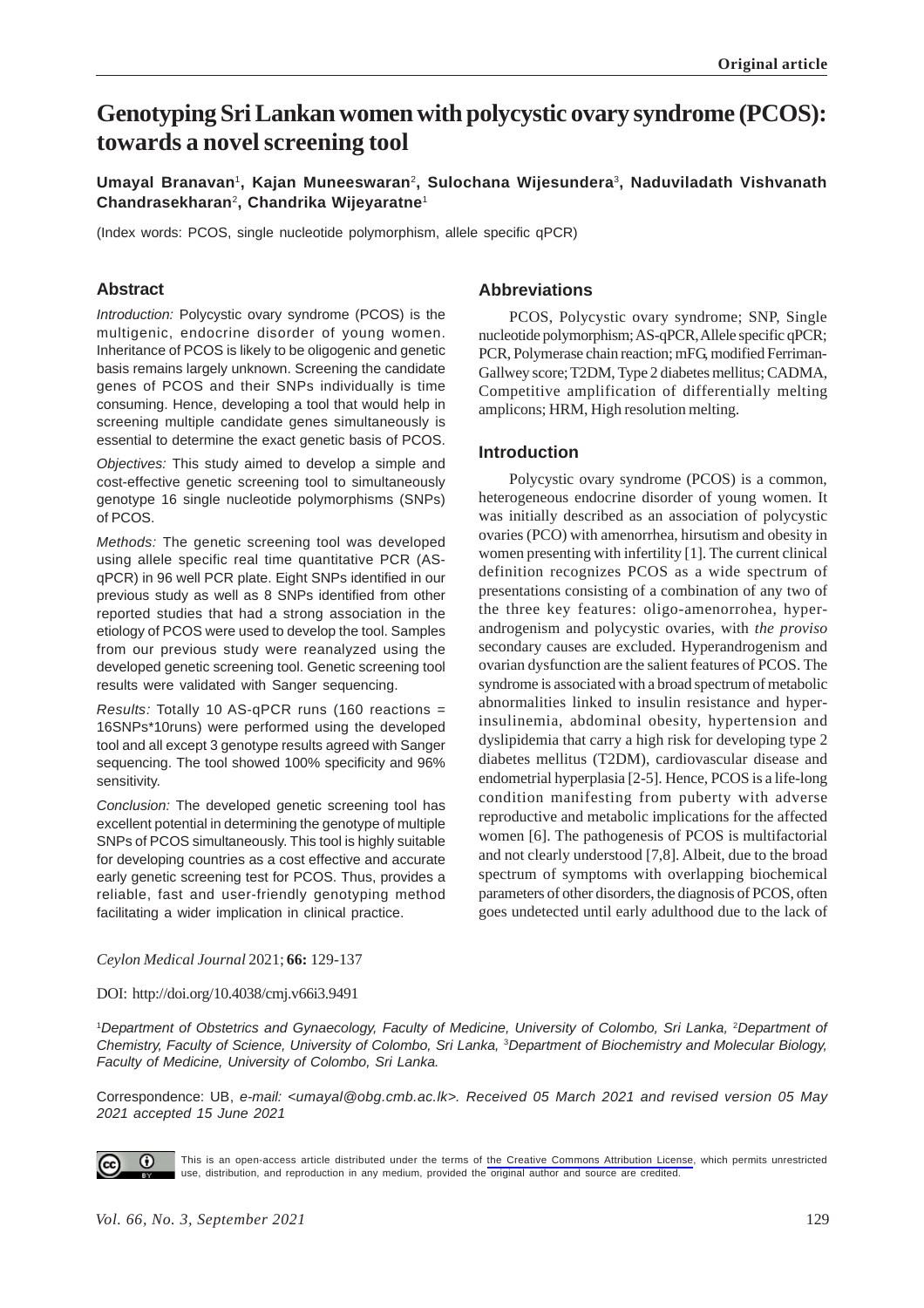uniform guidelines for its diagnosis and management among the adolescent population. Although the clear cause for PCOS remains unknown, both environmental and genetic factors have been implicated. The composite of evidence suggests that several mutations or polymorphisms in candidate genes involved in steroid, gonadotropin and insulin pathways closely interact to set the stage for the development of PCOS [9].

The community prevalence of PCOS is 6.3% among young Sri Lankan women [10] and is significantly high on an age specific basis when compared to other ethnic groups. PCOS has become a major health problem among women of reproductive age, with major metabolic implications that can cross generations.

Clinical expression of symptoms varies through the woman's life cycle and its expression in the reproductive period is noteworthy [11]. Hence, it is difficult to confirm the diagnosis of PCOS at any given phase of a woman's life. The lack of an accurate genetic diagnostic testing for PCOS is a problem that has arisen due to its heterogeneous clinical expression and phenotype. The genetic cause of the disease should be identified well before puberty. Identification of genetic risk factors which predispose to PCOS will facilitate early diagnosis, effective treatment and management of the disease from adolescence, thus reducing long term risks of early onset of type 2 diabetes mellitus, cardiovascular disease along with female infertility. However, involvement of multiple SNPs in PCOS is one of the major reasons for the delay in identifying the genetic cause of the disease. Hence, there is a need for the development of a tool that can screen multiple SNPs of PCOS simultaneously.

A study by Chen *et al*. (2010) identified SNP markers associated with PCOS using micro array chips and totally 45 SNPs can be genotyped by this method [12]. However, this method is not suitable for a developing country like Sri Lanka, since the cost of the probe and chip is very much high and cannot be affordable by the developing countries.

This study aimed to develop a genetic screening tool that can be affordable by the developing countries as well as involve simple techniques which can be performed locally in a reliable and cost effective manner to screen multiple candidate genes simultaneously to determine the exact genetic basis of PCOS at the early stage.

# **Methods**

This work received approval from the Ethical Review Committee, Faculty of Medicine, University of Colombo, Sri Lanka (Protocol No EC-14-044). Consecutive women conforming to inclusion criteria were recruited from the Endocrine Clinic of the University Unit, Colombo, Sri Lanka. Diagnosis of PCOS was based on the Rotterdam criteria [13,14].

#### *Sample size calculation*

The Schlesselman case control study formula was used for sample size calculation [15]. Details of sample size calculation were described in our previous reports [16-18].

#### *Recruitment of Subjects*

**Inclusion criteria:** Inclusion criteria were women whose symptoms manifested from adolescent years (11-19 years WHO), with all 3 diagnostic criteria present from 16-19 years of age [19]. The lower limit of age selection was based on the mean age of menarche in Sri Lanka being 13 years and leaving an allowance of two additional years for regularization of menstruation [20].

Anovular PCOS or amenorrhoea/oligomenorrhea: Anovular cycles are defined when the cycle length is more than 35 days, and the lack of demonstrable ovulation by mid cycle and luteal phase ultrasound scans, and midluteal serum progesterone [19]. Amenorrhoea – absence of menstrual periods for six months or more in a woman who has previously been menstruating. Oligomenorrhea – menstrual periods occurring at intervals of greater than 35 days, with only four to nine periods in a year.

**Polycystic ovaries on ultrasound:** defined by trans-vaginal or trans-abdominal ultrasound scan of ovaries, performed within the first 5 days from the onset of menstruation, and finding 24 or more follicles, measuring between 2 and 9 mm and/or an ovarian volume  $>10$  cm<sup>3</sup> [13,14].

**Hyperandrogenism:** Clinical evidence of hirsutism by modified Ferriman-Gallwey score (mFG) ≥8, serum testosterone  $(T) > 3.5$ nmol/L [19].

**Exclusion criteria:** Exclusion criteria included inherited disorders of IR such as Rabson-Mendenhall syndrome, Cushing syndrome, hyperprolactinaemia, untreated primary hypothyroidism, congenital adrenal hyperplasia or an androgen secreting ovarian/adrenal tumor; those taking corticosteroid, antiepileptic or antipsychotic drugs, history of hormonal contraception within the previous 6 months, pregnancy and the first postpartum year.

**Control sample:** Concurrently asymptomatic, normoandrogenic, normal cycling since adolescence, nonmedicated, consenting women of reproductive age in whom PCOS was objectively excluded by clinical, biochemical and ultrasound assessment, were recruited as controls. The control subjects were recruited from a single work setting where health promotion programs were conducted from 2012 (3 years before the study). Working women of similar ethnic and social background as the affected subjects were invited to participate in the study.

#### **Development of genetic screening tool using plate based real time allele specific quantitative PCR**

A genetic screening tool was developed to simultaneously determine the genotypes of 16 SNPs of PCOS by allele specific real time quantitative PCR (AS-qPCR)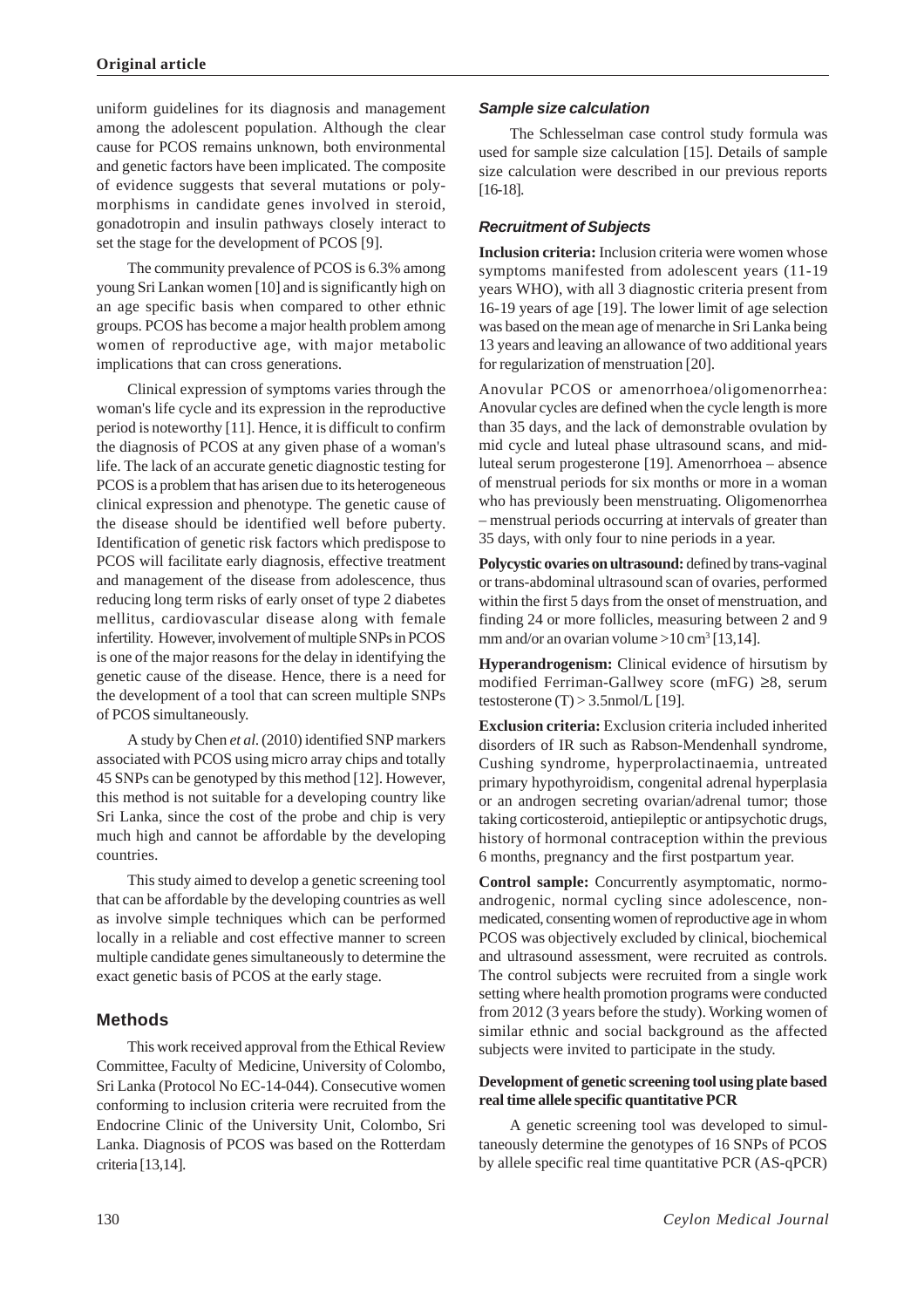using a 96 well PCR plate. Eight SNPs identified in our previous study [16] as well as 8 SNPs identified from the literature of other reported studies from Asia that had a strong association in the etiology of PCOS were selected to develop the method (Table 1).

Designing of primers for AS-qPCR was based on a modified version of CADMA (competitive amplification of differentially melting amplicons) [21]. This method uses 3 primers: two allele specific primers and one common primer. Of the 2 allele specific primers, one primer is designed to amplify only the mutated allele (mutant primer) and the other primer amplifies only the wild-type allele (wild type primer). The common primer was designed to amplify both wild type and mutant alleles. Details of primer designing are described in our previous study [16].

The AS-qPCR was carried out using qPCR-HRM mix (5X Solis BioDyne) and the allele specific primer for each SNP was added separately into the wells along with a common primer followed by the addition of templates (Figure 1a and 1b). The final reaction mix for each assay consisted of 1X qPCR-HRM mix allele specific primer (0.5

 $\mu$ M), common primer (0.5  $\mu$ M), template (20 ng) and adjusted the volume up to 10 µL with deionized water.

The PCR cycling conditions for AS-qPCR was as follows: Initial denaturation 95°C for 15 minutes, followed by 40 cycles of denaturation (95°C for 15 seconds), annealing (60°C for 20 seconds) and extension (72°C for 20 seconds). Thereafter, high resolution melting (HRM) was performed from 50°C to 95°C with a temperature increase of 0.2°C/s with 50 acquisitions/°C.

Each single run consisted of a patient sample, positive control samples of respective SNPs and negative controls. Totally 10 randomly selected patient samples from our previous study were genotyped (totally 10 runs) using the screening tool. The genotype was determined by the Cq value of the amplification. To validate the plate based AS-qPCR method, the region flanking the polymorphic site was PCR amplified from genomic DNA using specific primers and then custom sequenced (Macrogen Inc, Korea) by Sanger sequencing method.

Table 1 depicted the 16 SNPs used for developing the screening assay. Primers used for the genetic screening tool are listed in Table 2.

#### **Determination of sensitivity and specificity of genetic screening assay**

The scientific reliability of the developed genetic tool is measured by the 'sensitivity' and 'specificity' of the test. The following formula was used to calculate the sensitivity and specificity [22].

| Sensitivity $=$ | Number of true positives                               |
|-----------------|--------------------------------------------------------|
|                 | Number of true negatives $+$ number of false negatives |
| $Specificity =$ | Number of true negatives                               |
|                 | Number of true negatives $+$ number of false positives |

| SNPs of present study | SNPs from other reported studies |
|-----------------------|----------------------------------|
| FTO (rs9939609)       | AR (rs5919393) [26]              |
| <b>FSHR</b> (rs6165)  | INSR (rs2059807) [27, 28]        |
| <b>FSHR</b> (rs6166)  | THADA (rs13429458) [28]          |
| FSHB (rs6169)         | THADA (rs12478601) [28,29]       |
| INSR (rs1799817)      | FSHR (rs2349415) [30,31]         |
| $GnRH$ (rs $6185$ )   | FSHR (rs2268361) [30,31]         |
| LHB (rs1800447)       | SHBG (rs9913778) [32]            |
| LHCGR (rs2293275)     | SHBG (rs6259) [32, 33]           |

**Table 1. SNPs used for the development of genetic screening tool**

*FTO* – fat mass and obesity-associated gene; *FSHB* – follicle stimulating hormone beta subunit; *FSHR* – follicle-stimulating hormone receptor; *INSR* – insulin receptor. GnRH – gonadotropin-releasing hormone; *LHB* – luteinizing hormone beta subunit; *LHCGR* – luteinizing hormone/choriogonadotropin receptor. *AR* – androgen receptor; *THADA* – thyroid adenoma associated gene; *SHBG* – sex hormone-binding globulin.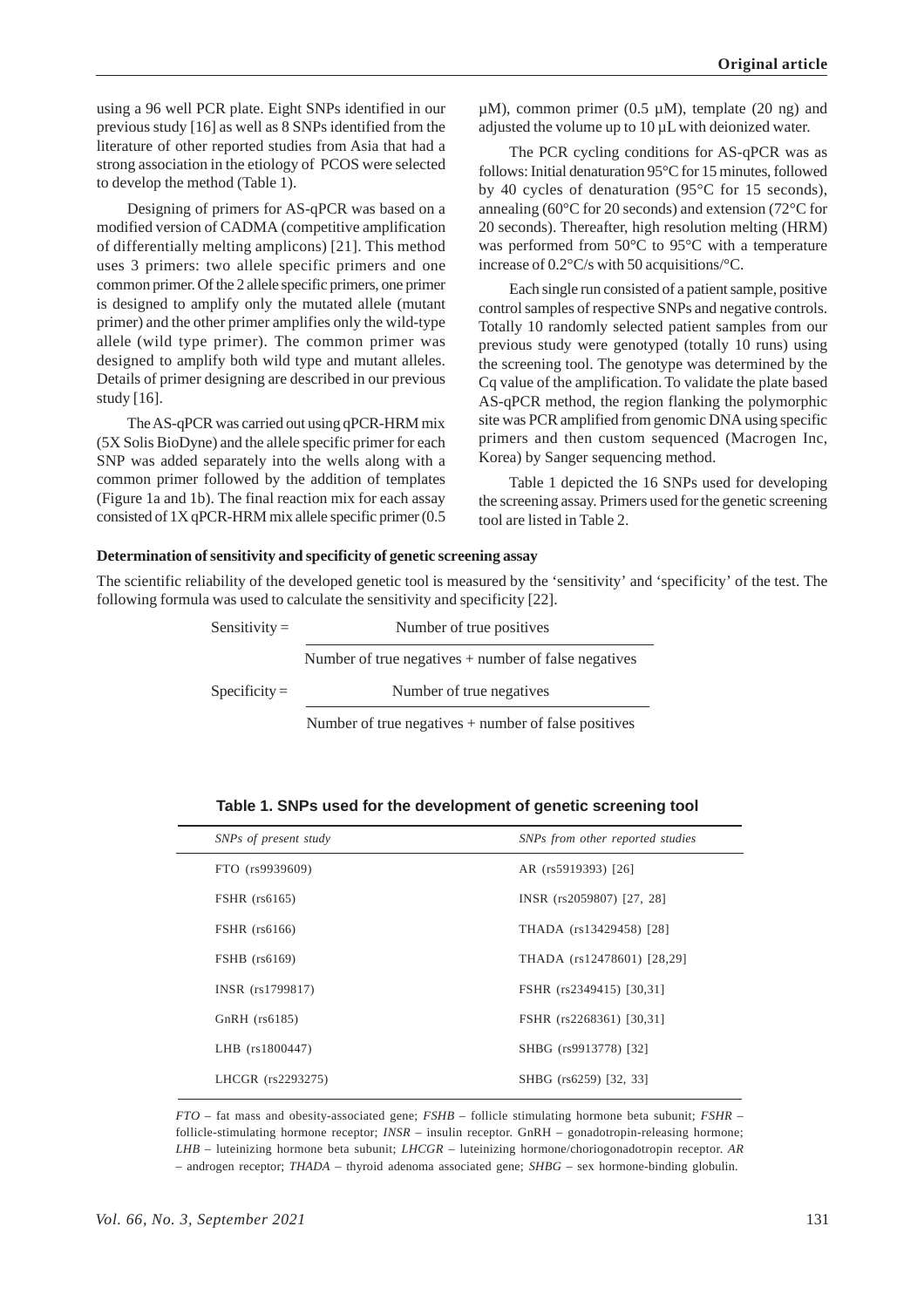# **Table 2. Primers of selected SNPs used for the development of genetic screening tool**

| Gene                | SNP              | Primer Sequences $(5' \rightarrow 3')$                                                                                                                                                                                                  |
|---------------------|------------------|-----------------------------------------------------------------------------------------------------------------------------------------------------------------------------------------------------------------------------------------|
| <b>FTO</b>          | rs9939609        | F. wild type (T) – TAG GCT CCT CGC GAC TGC TGT GAA TAT T<br>F. mutant (A) - TAT GTT CAT TGC GAC TGC TGT GAA TAT A<br>Comn reverse – GAG TAA CAG AGA CTA TCC AAG TGC ATC AC<br>F. seq primer – CTG GCT CTT GAA TGA AAT AGG               |
| <b>FSHB</b>         | rs6169           | F. comn primer – GTA CCT TCA AGG AAC TGG TAT<br>R. wild type (C) – CGG GCA CTC TCA CTG TTC CG<br>R. mutant (T) – CAG GCA CTC TCA CTG TTA CA<br>R. seq primer - GCA CAG TAC AAT CAG TGC TGT CGC TGT C                                    |
| <b>FSHR</b>         | rs6165 Thr307Ala | F. wild type (T) – CAG AGA GAA TCT CTG AAC CCT AGT<br>F. mutant (C) – CAG AGA GGG TCT CTG AGC CCT AGC<br>Comn reverse - GGC AAG AAG TTG ATT ATA TGA CTC AG<br>F. seq primer – ACC CCA TGA TAT CTT CAC ATG GGT TGA A                     |
| <b>FSHR</b>         | rs6166 Asn680Ser | F. wild type (T) – AGG GAC AAG TAT GTA AGT AGA ACC AT<br>F. mutant (C) - AGG GAC AAG TAT GTG AGT GGA ACC AC<br>Comn reverse: CTC TTC AGC TCC CAG AGT CAC CA<br>F. seq primer – CCA ATT TAC CTT AAA GGT ATG CCA                          |
| <b>INSR</b>         | rs1799817        | F. comn primer – ATG TCC CAC CCC CAC TGG ACT CAC AAC<br>R. wild type (C) – TCG GTC ATG AAG GGC TTC ACC TGC CAT GAC<br>R. mutant (T) – TAA GTC ATG AAG GGC TTC ACC TGC CAT AAT<br>R. seq primer – CTC TGT GTA CGT GCC GGA CGA GTG GGA G  |
| <b>GnRH</b>         | rs6185           | F. comn primer – TGG CTG GAG CAG CCT TCC ACT CA<br>R. wild type (G) – CGC CTA GCT GGC CTT ATT CTA CTG ACG TG<br>R. mutant (C) – CTA CTA GCT GGC CTT ATT CTA CTG ACA TC<br>R. seq primer – CTG ACT CTG ACT TCC ATC TTC TGC AGG G         |
| <b>LHB</b>          | rs1800447        | F. wild type (A) – ATT GCA TTG ATG GGG TGG CAA CA<br>F. mutant (G) – ATG GCA TTG ATG GGG TGG CAG CG<br>R. comn primer – ATC CAG GGA GCC GCT TCG GAC A<br>F. seq primer - CTG CCT CTG TGG GTC TGG CCC TGA GGT G                          |
| <i><b>LHCGR</b></i> | rs2293275        | F. wild type (T) – GTA TGC AAA TAC TTA CAG TGT TTT GTG AT<br>F. mutant (C) – AGC CGG CAA ATA CTT ACA GTG TTT TGT GAC<br>R. comn primer – CAA TGT GAA AGC ACA GTA AGG AAA GTG A<br>F. seq primer – CAA TTG CAA AGA AAA AAT TCC CAT TTT A |
| AR                  | rs5919393        | F. wild type (C) – ACC ACT CAC CCT TTT TGC TTA GAT AGT GCC<br>F. mutant (T) – CTT ACT CAC CCT TTT TGC TTA GAT AGT ACT<br>Comn reverse – CTC CAA AGA GTC TGT CCA CAA TGA AAG T<br>F. seq primer – CAG GGA CCA GTG TGA GAA TG             |
| <b>INSR</b>         | rs2059807        | F. comn primer – GCA TTT TAT ACA ACC TCA CTG CAT CAG CCT<br>R. wild type (T) - GAA GTA TGT GAA TCA GAC CTC TTG CTT TTC AT<br>R. mutant (C) – TGG GTG TGT GAA TCA GAC CTC TTG CTT TTC AC<br>R. seq primer - CAA CGA CCC CAA ATC ACA G    |
| <b>THADA</b>        | rs13429458       | Comn forward - TGC TGT GCA AAG TTA GAA GAT GAA AC<br>R. wild type (T) – GAA GGC AGG GTA TAG GTG TAT GTA ATC AGT CTT<br>R. mutant (G) – TGG GGC AGG GTA TAG GTG TAT GTA ATC AGT CTG<br>R. seq primer – ACT GAC ATG TTT CCC ATC T         |

*(Continued)*

132 *Ceylon Medical Journal*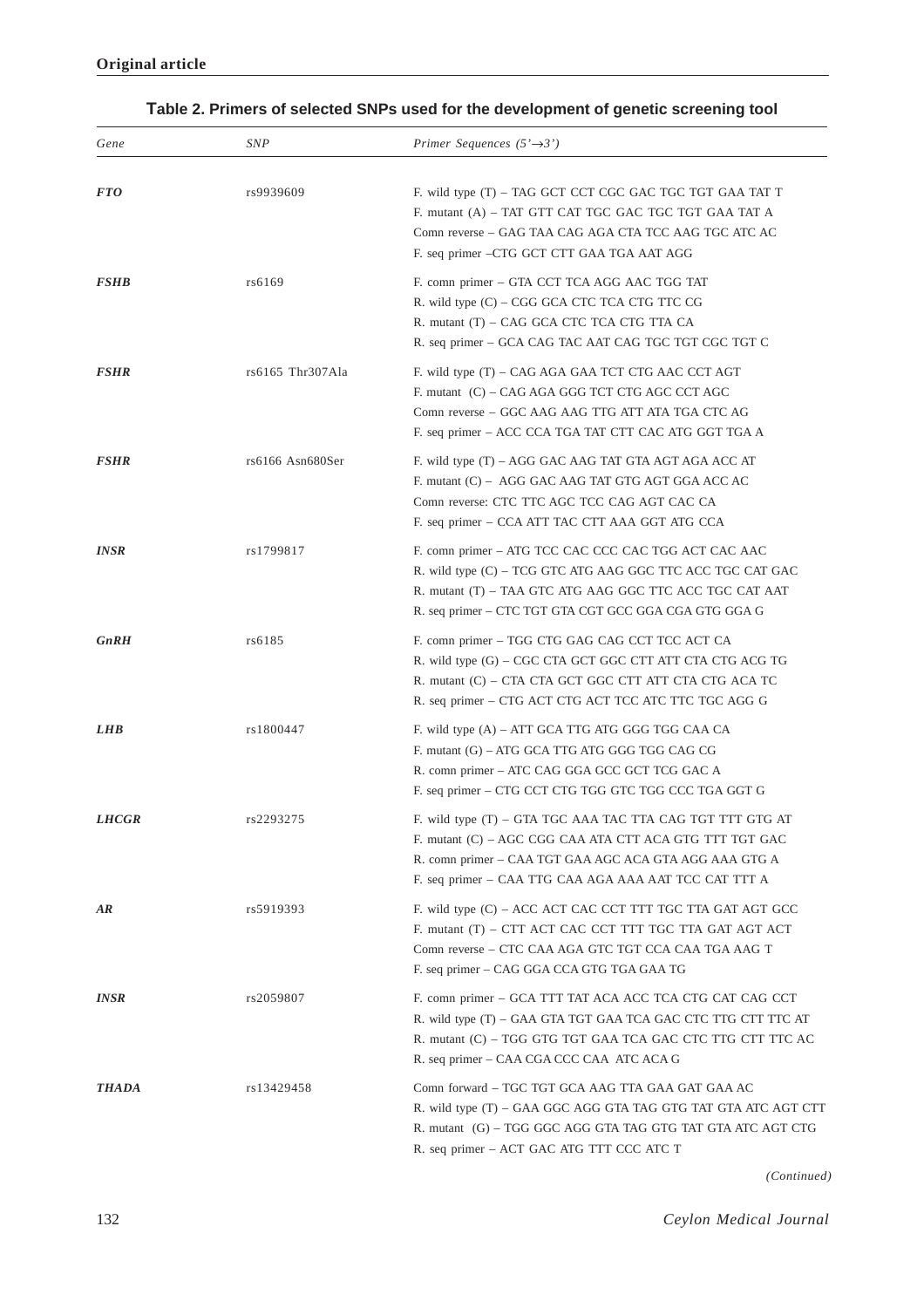| <b>THADA</b> | rs12478601 | F. wild type (C) – TGG CAG TCC TGC TGG TCT TGG TTA GTA CGA C<br>F. mutant (T) - GAA CAT TCC TGC TGG TCT TGG TTA GTA CAA T<br>Comn reverse: GTA AAG CCC GGG TCC TAA CAT TTT ATT GA<br>F. seq primer - TGG AGT TGG ACA GGT AAT AG |
|--------------|------------|---------------------------------------------------------------------------------------------------------------------------------------------------------------------------------------------------------------------------------|
| <b>FSHR</b>  | rs2349415  | F. comn primer - ATA AAA ACA GGT GTC AGG CTG GAT TTG A<br>R. wild type (A) – GAA CAG TGT CAC TGA ACT ACA GCC AAT TGA<br>R. mutant (G) – TGG CAG TGT CAC TGA ACT ACA GCC AAT TGG<br>R. seq primer - TCA ATC CTA CCC CCT GAC AG   |
| <b>FSHR</b>  | rs2268361  | F. wild type (C) – ACC ATG CTG TGA GAC GAA GGC ATC TTC TC<br>F. mutant (T) – CTT ATG CTG TGA GAC GAA GGC ATC TTA TT<br>R. comn primer - AAT GAA AGA TCT CAA TCC CAG GGC ACT<br>F. seq primer – CAG AAT GAT ACA CTG GGT AGA      |
| <b>SHBG</b>  | rs9913778  | F. wild type (C) – TGG TCC ATC AGC TCT TCT CTT TTC CCT CTC<br>F. mutant (T) – GAA TCC ATC AGC TCT TCT CTT TTC CCT ATT<br>R. comn primer - GAT GGT GTT CAC AGA TAA GGA AAG GAA<br>F. seq primer – CTG ACA TGT CCC TAC TCA GC     |
| <b>SHBG</b>  | rs6259     | F. wild type (G) – TGG TTT GCA CTA CCT CCC TCT AGG AGC AG<br>F. mutant (A) - GAA TCT GCA CTA CCT CCC TCT AGG AGC AA<br>R. common - CAT TCA GGC AAA AAG AGG TGG AAG AGT<br>F. seq primer – AAG GGA GGC GGC ACA TTT T             |

F – forward; R – reverse; Comn – common; Seq – sequence

| SNPs                       | Patients sample |                |     |           |                     |     |                     |     |           |                       |
|----------------------------|-----------------|----------------|-----|-----------|---------------------|-----|---------------------|-----|-----------|-----------------------|
|                            | $\mathbf{1}$    | $\overline{2}$ | 3   | 4         | 5                   | 6   | 7                   | 8   | 9         | 10                    |
| $FTO - T/A$ (rs9939609)    | AA              | AT             | T T | AA        | AT                  | T T | AT                  | T T | T T       | AA                    |
| $FSHR - G/A$ (rs6165)      | GG              | GG             | GA  | AA        | GA                  | AA  | GG                  | GA  | GG        | GA                    |
| $FSHR - G/A$ (rs6166)      | GG              | GG             | GA  | AA        | GA                  | AA  | GG                  | GA  | GG        | GA                    |
| $FSHB - C/T$ (rs6169)      | CC              | CC             | CC  | CC        | T T                 | T T | CC                  | CC  | CC        | ${\cal T}$ ${\cal T}$ |
| $INSR - C/T$ (rs1799817)   | CC              | CC             | CC  | CC        | CC                  | CC  | CC                  | CC  | T T       | CC                    |
| $GnRH - G/C$ (rs6185)      | GG              | GG             | GG  | GG        | GG                  | GG  | GG                  | GG  | GG        | GG                    |
| LHB $- T/C$ (rs1800447)    | CC              | CC             | CC  | CC        | CC                  | CC  | CC                  | CC  | CC        | CC                    |
| LHCGR – A/G $(rs2293275)$  | <b>GA</b>       | AA             | GA  | GA        | GA                  | AA  | GG                  | GA  | GG        | GA                    |
| $AR - C/T$ (rs5919393)     | T T             | CC             | T T | CC        | CC                  | CT  | ${\rm T}$ ${\rm T}$ | CC  | <b>CT</b> | T T                   |
| $INSR - A/G$ (rs2059807)   | AA              | AA             | AG  | AG        | AA                  | AA  | AA                  | GG  | AA        | AA                    |
| THADA – $A/C$ (rs13429458) | AC              | AA             | AA  | AC        | $CC^*$              | AA  | AA                  | AA  | AC        | $CC*$                 |
| THADA - $C/T$ (rs12478601) | CC              | CC             | T T | T T       | ${\rm T}$ ${\rm T}$ | CC  | T T                 | T T | CC        | CC                    |
| FSHR $-$ T/C (rs2349415)   | T T             | T T            | T T | <b>CT</b> | T T                 | T T | T T                 | CC  | <b>CT</b> | T T                   |
| FSHR $- C/T$ (rs2268361)   | CC              | CC             | CT  | T T       | CC                  | CC  | T T                 | CC  | CC        | CT                    |
| SHBG - C/T (rs9913778)     | CC              | CC             | CC  | TT*       | CC                  | CT  | CC                  | CC  | CC        | CC                    |
| $SHBG - G/A$ (rs6259)      | GG              | GG             | GG  | GG        | GG                  | GG  | GG                  | GG  | GG        | GG                    |

# **Table 3. Genetic screening tool results of 10 randomly selected patient samples**

\* Not agreed with the sequencing results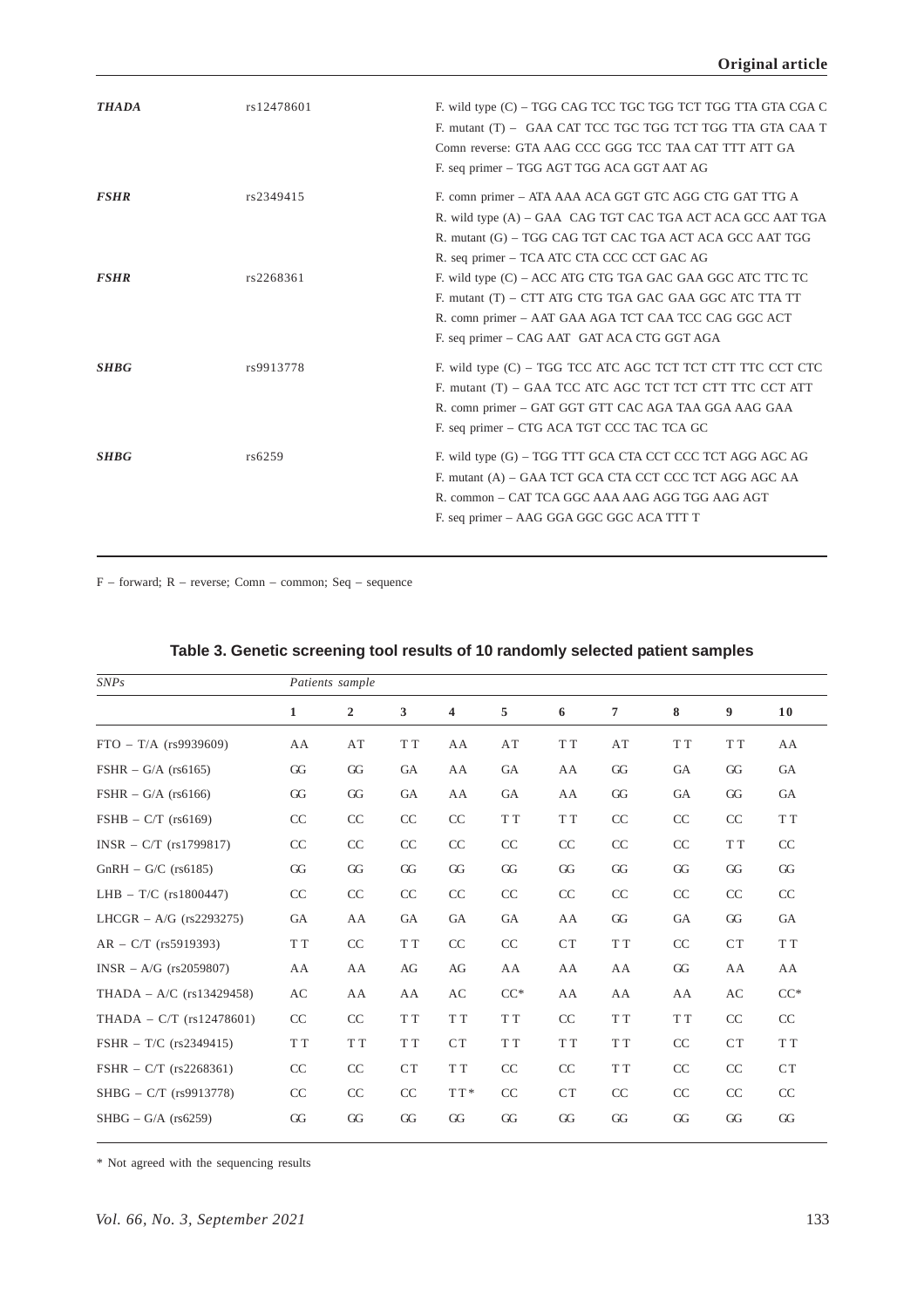

Figure 1a. **PCR plate based AS-qPCR.**

|                  |                  | SNP <sub>1</sub> |              | SNP <sub>2</sub> |              |                                                                               |                     |                  |                      |           |                     |
|------------------|------------------|------------------|--------------|------------------|--------------|-------------------------------------------------------------------------------|---------------------|------------------|----------------------|-----------|---------------------|
| $\mathbf C$      | $\mathbf C$      | $\mathbf{P}$     | $\mathbf{P}$ | $-VE$            | $-VE$        | $\bf C$ and $\bf C$                                                           | $\mathbf{C}$        | $\mathbf{P}$     | $\mathbf{P}$         | -VE       | -VE                 |
| <b>FTOT</b><br>T | <b>FTOA</b><br>A | <b>FTOT</b><br>Т | $\mathbf{A}$ | T                | $\mathbf{A}$ | FTOA FTOT FTOA FSHRrs FSHRrs FSHRrs FSHRr FSHR FSHRrs<br>6165<br>$\mathbf{T}$ | 6165<br>$\mathbf C$ | 6165<br>$\bf{T}$ | 6165<br>$\mathbf{C}$ | 6165<br>T | 6165<br>$\mathbf C$ |
| A <sub>1</sub>   | A <sub>2</sub>   | A <sub>3</sub>   | A4           | A5               | A6           | A7                                                                            | A8                  | A9               | A10                  | A11       | A12                 |

Figure 1b. **Schematic diagram of 1st row of 96 well PCR plate.**

C – positive control samples; P – patient samples; - VE – negative control

Figure 1 b. showing the 1st row of the 96 well PCR plate and the alignment of SNPs *FTO* (rs9939609) and *FSHR* (rs6165). A1 and A2 wells – positive control samples for T and A allele of *FTO* rs9939609 SNP respectively. A3 and A4 wells – unknown patient sample with allele specific for T and A respectively. A5 and A6 wells – negative control for T and A allele respectively. Similarly, all the other SNPs were aligned and the respective positive controls, sample and negative controls were added into the desired wells.

## **Results**

The AS-qPCR screening tool was developed using a 96 well PCR plate. A patient sample was simultaneously genotyped for 16 SNPs in a single run. Table 3 depicts the results of 10 randomly selected patient samples genotyped for 16 SNPs using the screening tool.

The screening assay results of 10 randomly selected patient samples were validated with Sanger sequencing. Figure 2 shows the results of AS-qPCR and respective Cq values. The Cq values <30 indicates positive amplification of the target. If the Cq value of one primer set is  $> 30$ , it indicates the absence of the respective allele in the sample; thereby homozygous towards the other allele. When both primer sets show Cq value < 30, the sample is heterozygous.

With reference to the Table 3 results, sensitivity and specificity of the developed tool are calculated using following formula;

| Sensitivity of the tool $=$ | $*100$<br>Number of true positives (69)                                      |  |  |  |  |  |  |
|-----------------------------|------------------------------------------------------------------------------|--|--|--|--|--|--|
|                             | Number of true positives $(69)$ + number of false negatives (3)<br>$= 96\%$  |  |  |  |  |  |  |
| $Specificity =$             | $*100$<br>Number of true negatives (91)                                      |  |  |  |  |  |  |
|                             | Number of true negatives $(91)$ + number of false positives $(0)$<br>$=100%$ |  |  |  |  |  |  |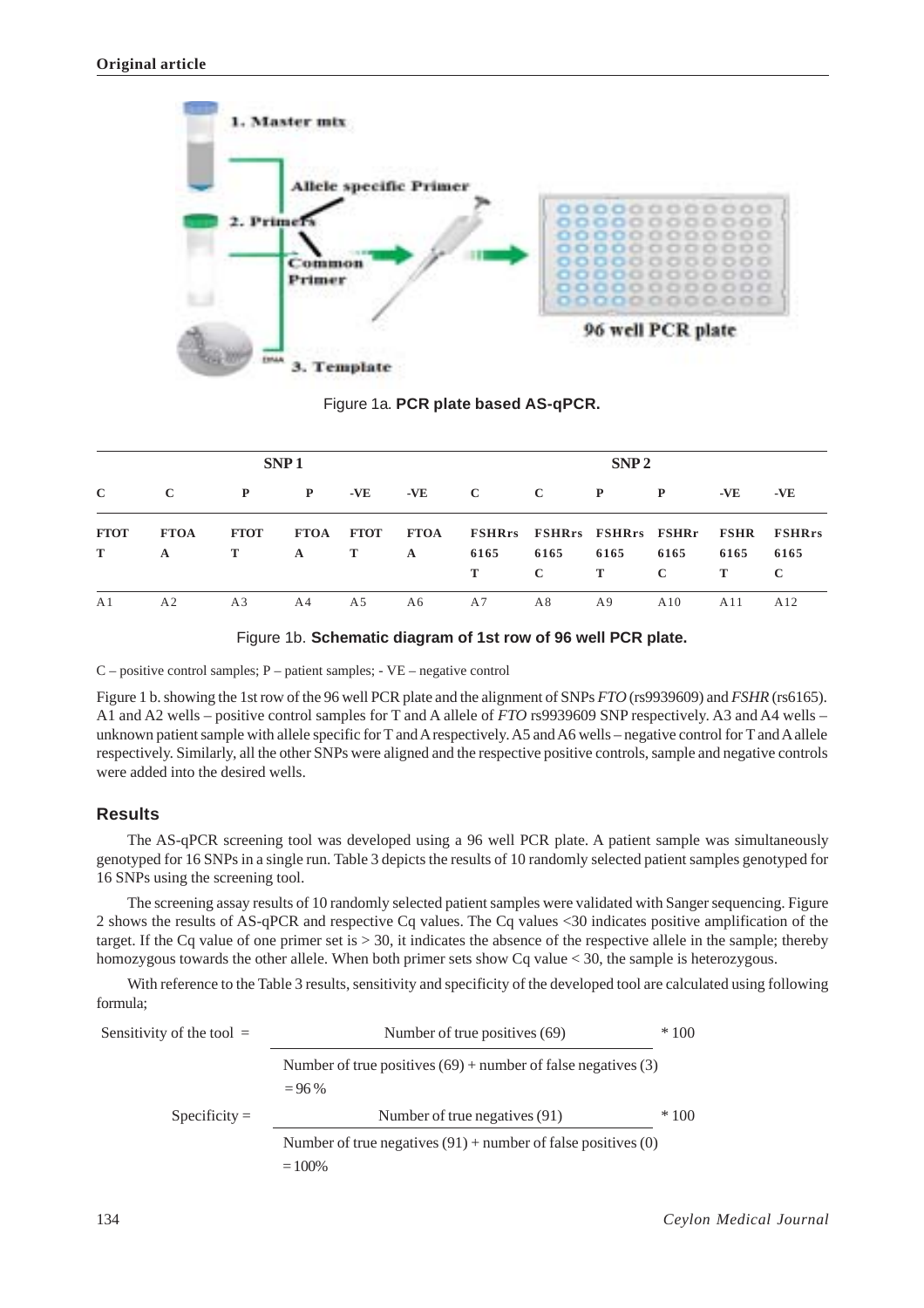The developed genetic tool showed 100% specificity and 96% sensitivity. Two patients' samples genotyped for *THADA* (rs13429458) and one patient sample genotyped for *SHBG* (rs9913778) polymorphisms were detected as homozygous although they were heterozygous. There were no false positive genotype results.

#### **Discussion**

The development of biotechnology to be benchmarked as of 'state of the art' in Sri Lanka is still to be achieved. Although many initiatives have been adopted in the field, there is much more to do for achieving a satisfactory level. A major gap is the lack of advanced technology in the form of instruments (e.g. Capillary electrophoresis for Sanger sequencing) in Government institutions. Therefore, most of the Sanger sequencing tests of PCR products as well as DNA sequencing for next generation sequencing (NGS) are outsourced to overseas and require transportation charges as well as tedious documentation procedures. Hence, there is a real need to develop a simple and cost-effective genotyping method which can be performed locally to match the growing demand for rapid and reliable genotyping of medical conditions that are commonly encountered, such as PCOS.

In recent years, conventional polymerase chain reaction (PCR) techniques have been replaced by quantitative real-time PCR (qPCR). The benefits of qPCR in relation to conventional PCR include speed, reproducibility and quantitative ability. Additional operational advantages of qPCR include greater sensitivity and reproducibility, with the potential to replace conventional PCR in routine diagnostic practice. The present study developed AS-qPCR in 96 well PCR plates for genotyping multiple SNPs of PCOS which work on the principle of high-resolution melting in real time PCR instruments. Since the real time PCR instruments are currently available in most Government institutions as well as in private laboratories, the developed method can be easily performed locally without the need for advanced molecular biology techniques. It is noteworthy, that the principles of HRM and AS-qPCR have been used and recommended by some lead centers for genotyping [21, 23-25].

The cost for Sanger sequencing (Macrogen Inc, Korea) for 250 samples is 1,750 USD (7 USD per read). As the Sanger sequencing facility is not available in many institutions in Sri Lanka, samples need to be transported overseas for genotyping. Hence, the turnaround time to obtain results is minimum 5 days after DNA extraction. However, the pursued AS-PCR method can be carried out locally and the turnaround time after extraction of DNA is maximum 3 - 4 hours. Nevertheless, the developed tool eliminates the need for overseas transportation thereby reducing the overall cost and the total cost for HRM/AS-PCR for 250 samples is around 150 USD. Although cost of Sanger sequencing is low in developed countries, it is still an expensive method for a developing country like Sri Lanka.

The AS-qPCR in 96 well PCR plates provide a convenient and cost-effective method for genotyping SNPs of common polymorphisms of PCOS. Major limitation of the tool is that initially samples need to be validated by sequencing to confirm the results. However, by applying samples of known genotypes as a reference, the assay can be used for reliable genotyping of samples of unknown status.

Before using a genetic test in clinical settings, it is important to be sure that the test is valid and efficient. The validity of a screening test is based on its accuracy in identifying diseased and non-diseased persons. Validity of the genetic tool is calculated by using sensitivity and specificity. It can only be determined if the accuracy of the screening test can be compared to with a "gold standard" method. Hence, in this study genetic tool results were validated by Sanger sequencing method, which is considered as "gold standard" for validating the sequence of specific genes.

Ideally, a test should provide a high sensitivity and specificity. The developed genetic tool had the 96% sensitivity and 100% specificity which means the tool has the ability to correctly identify the patients with mutated genes and normal genes. Thus, confirmed an ideal tool for screening multiple SNPs simultaneously. Therefore, the genetic tool can be used in the clinical settings after validation.

This tool is highly suitable for the developing countries, where no advanced techniques and instruments are available. Since real-time PCR instruments are standard equipment in most molecular diagnostic laboratories, the novel method developed can be easily performed, with potential to be rated as the most cost-effective and efficient genotyping technique. Utilizing samples of known genotypes as controls, the tool can be applied for clinical settings. Additionally, this method is more feasible to use in a country like Sri Lanka, where only a few SNP variations have yet been identified in the population.

More importantly, this tool can be modified to different populations based on their occurrence of SNPs and also can be used in various diseases that are associated with multiple candidate genes. We propose that this newly developed tool has potential to pave the path towards better understanding of the causative factors and those associated with the graded risks of complications of PCOS. Overall, such an approach may help foster a better understanding of the pathophysiology of PCOS in different subgroups and populations. Such knowledge could then be leveraged to devise the most optimal screening and effective management for young women with PCOS from different subgroups and ethnicities.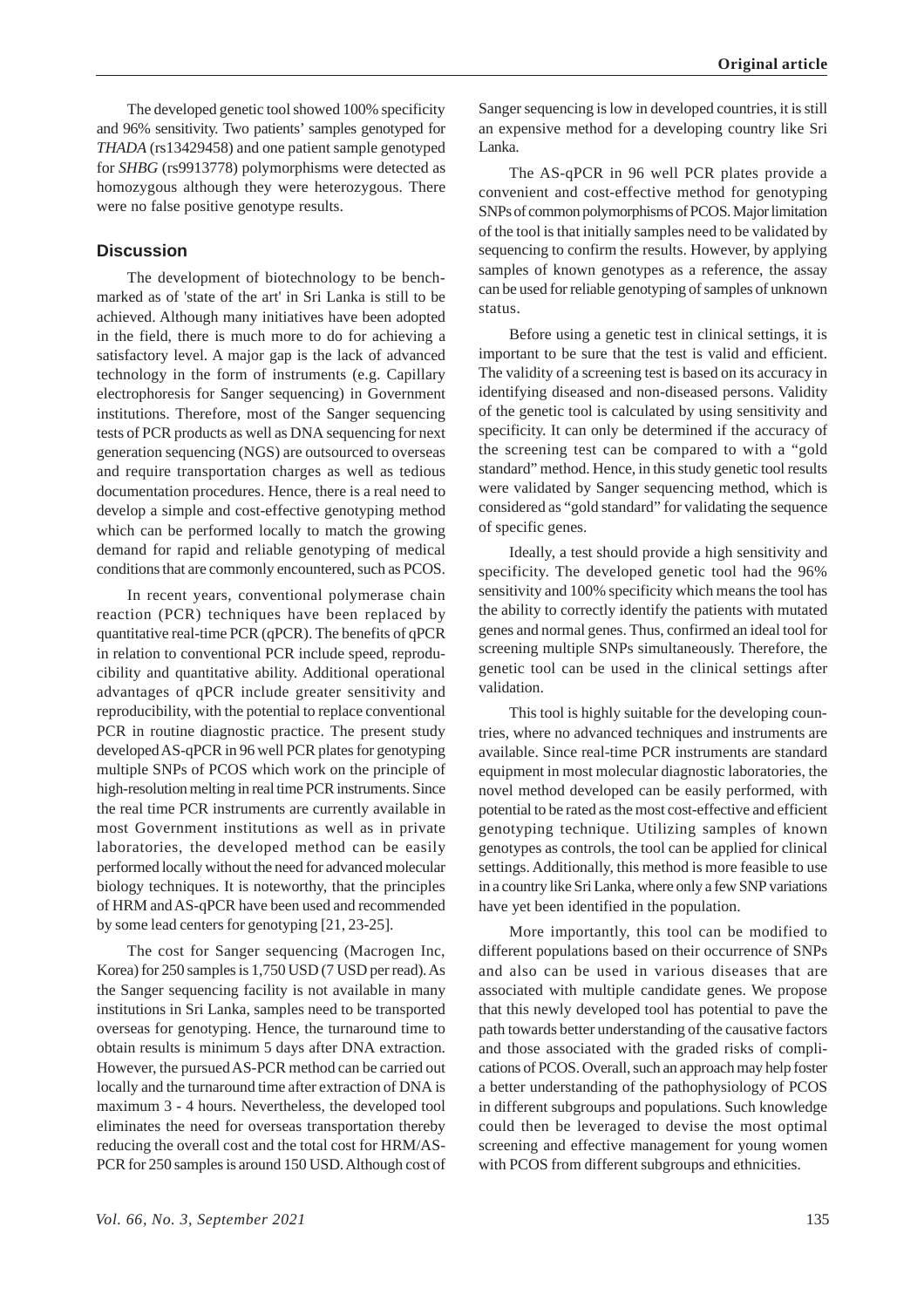In conclusions, allele specific real time PCR are simple, fast, cost-effective and efficient genotyping techniques, feasible in many diagnostic units, as real time PCR instruments are standard equipment in most molecular diagnostic laboratories. Moreover, the developed novel genetic screening tool has excellent potential in determining the genotype of multiple SNPs of PCOS simultaneously. This tool is highly suitable for developing countries as a cost effective and accurate early genetic screening test for PCOS.

### **Acknowledgements**

We thank the staff of the Professorial Obstetrics and Gynaecology Department and Professorial Unit of De Soysa Hospital for Women, Colombo for their ready assistance and support with ultrasound scanning, all staff of the Reproductive Biology and Endocrinology Laboratory, at the Department of Obstetrics and Gynaecology, Faculty of Medicine and the patients and their families for their wonderful cooperation. We also thank the staff of Bank of Ceylon, Head office, Colombo for their voluntary participation for the study. We specially thank Dr. Anoma Senanayake for her excellent support during the ultrasound examinations. We also thank Dr. Sumudu Jayasinghe and Dr. Dakshila Galappathi for their excellent support in coordinating the patient evaluation and sample collections.

#### **Author contributions**

The study was designed by CW, SW and NVC. Experiments were performed by UB and KM, and UB wrote the scripts and performed the statistical analysis. Writing, reviewing, and editing were done by UB, CW, SW and NVC.

# **Declaration**

**Ethics approval and consent to participate:** This study was approved by the Ethics Review Committee (EC-14- 044), Faculty of Medicine, University of Colombo, Sri Lanka. Written informed consent was obtained from all participants.

**Data access:** The data generated in this study have been submitted to the Figshare repository (https://figshare. com/articles/Complete\_Gene\_results\_BMC\_sav/ 11637264).

**Funding:** This study was funded by National Research Council (Grant No. 15-149) of Sri Lanka and University of Colombo (Grant no: AP/3/2/2017/SG/09).

**Conflicts of interest:** The authors declare that they have no competing interests.

### **References**

- 1. Stein IF, Leventhal ML. Amenorrhea associated with bilateral polycystic ovaries. *American Journal of Obstetrics and Gynecology* 1935; **2**9: 181-91.
- 2. Dunaif A, Segal KR, Futterweit W, Dobrjansky A. Profound peripheral insulin resistance, independent of obesity, in polycystic ovary syndrome. *Diabetes* 1989; **38**(9): 1165-74.
- 3. Legro RS, Kunselman AR, Dodson WC, Dunaif A. Prevalence and predictors of risk for type 2 diabetes mellitus and impaired glucose tolerance in polycystic ovary syndrome: a prospective, controlled study in 254 affected women. *The Journal of Clinical Endocrinology and Metabolism* 1999; **84**(1): 165-9.
- 4. Korhonen S, Hippeläinen M, Niskanen L, Vanhala M, Saarikoski S. Relationship of the metabolic syndrome and obesity to polycystic ovary syndrome: a controlled, population-based study. *American Journal of Obstetrics and Gynecology* 2001; **184**: 289-296.
- 5. Kim JJ, Choi YM. Dyslipidemia in women with polycystic ovary syndrome. *Obstetrics and Gynecology Science* 2013; **56**: 137-142.
- 6. Dunaif A, Fauser BC. Renaming PCOS a two-state solution. *The Journal of Clinical Endocrinology and Metabolism* 2013; **98**: 4325-8.
- 7. Goodarzi MO, Dumesic DA, Chazenbalk G, Azziz R. Polycystic ovary syndrome: etiology, pathogenesis and diagnosis. *Nature Reviews Endocrinology* 2011; **7**: 219-31.
- 8. Ehrmann DA. Polycystic ovary syndrome. *The New England Journal of Medicine* 2005; **352**(12): 1223-36.
- 9. Dunaif A. Insulin resistance and the polycystic ovary syndrome: mechanism and implications for pathogenesis. *Endocrine Reviews* 1997; **18**: 774-800.
- 10. Kumarapeli V, Seneviratne RA, Wijeyaratne CN, Yapa RM, Dodampahala SH. A simple screening approach for assessing community prevalence and phenotype of polycystic ovary syndrome in a semi-urban population in Sri Lanka. *American Journal of Epidemiology* 2008; **168**(3): 321-28.
- 11. Fauser BC, Tarlatzism BC, Rebar RW, *et al*. Consensus on women's health aspects of polycystic ovary syndrome (PCOS): the Amsterdam ESHRE/ASRM-Sponsored 3rd PCOS Consensus Workshop Group. Fertility and Sterility 2012; 97(1): 28-38.e25. DOI: 10.1016/j.fertnstert. 2011.09.024.
- 12. Chen Z, He L, Shi Y, *et al.* SNPs associated with Polycystic Ovary Syndrome, chips comprising the same and the use thereof. 2010; Patent no - WO2011150545A1.
- 13. Rotterdam ESHRE/ASRM-Sponsored PCOS consensus workshop group. Revised 2003 consensus on diagnostic criteria and long-term health risks related to polycystic ovary syndrome. *Fertility and Sterility* 2004; **81**: 19-25.
- 14. Rotterdam ESHRE/ASRM-Sponsored PCOS consensus workshop group. Revised 2003 consensus on diagnostic criteria and long-term health risks related to polycystic ovary syndrome (PCOS). *Human Reproduction* 2004; **19**: 41-47.